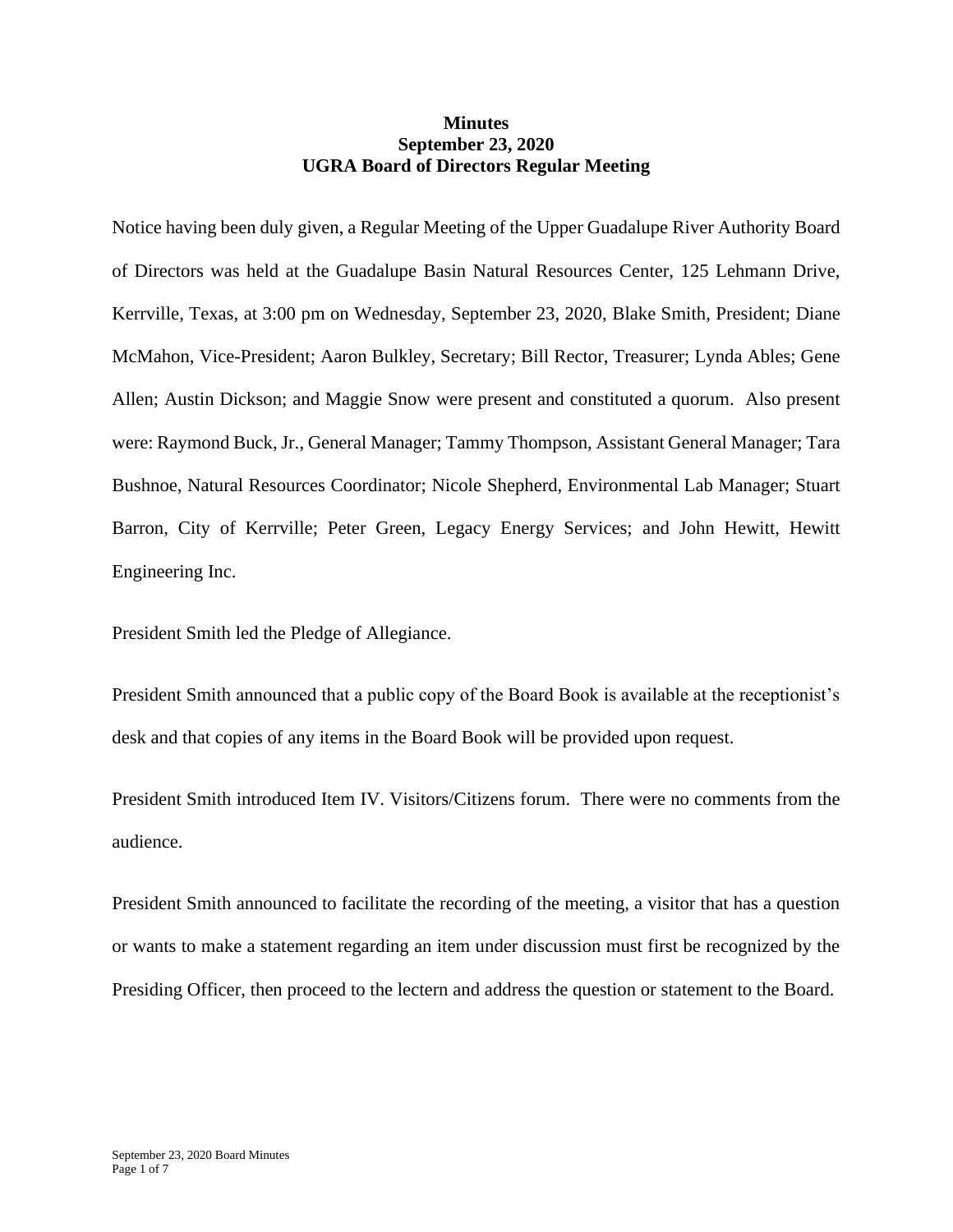President Smith introduced Item VI. Public Hearing on Proposed Tax Rate for Tax Year 2020 (FY21) and convened the hearing at 3:03 pm. There being no comments, President Smith closed the hearing at 3:04 pm.

President Smith introduced Item VII. A. Minutes of the Regular Meeting of August 26, 2020. Director McMahon moved to approve the Minutes of the Regular Meeting of August 26, 2020. Director Snow seconded the motion. There being no discussion, President Smith called for a vote. The Minutes of the Regular Meeting of August 26, 2020 were approved by a unanimous vote. President Smith introduced Item VII. B. Financial Report for the Months Ended August 31, 2020. Mr. Buck, Jr. presented a summary of the financial report and highlighted various revenue and expense accounts. Director Ables moved to approve the Financial Report for the Months Ended August 31, 2020. Director Allen seconded the motion. There being no discussion, President Smith called for a vote. The Financial Report for the Months Ended August 31, 2020 was approved by a unanimous vote.

President Smith introduced Item VIII. Presentation and Discussion of Committee Reports. The following is a summary of the committee reports:

- A. Executive Committee:
	- President Smith provided the following committee updates:
		- o Met on September 10, 2020 and discussed items regarding the Agenda.
		- o Discussed a 2007 proposal for a multidisciplinary watershed plan that may be updated in the future.
- B. Outreach and Education Committee:
	- Director McMahon provided the following committee updates:
		- o Update on the River Clean Up Reimagined
	- Mr. Buck, Jr. reported that the rainwater catchment system rebate program did not fund any applications since the last board meeting. Since the beginning of the program in March 2011, a total of 496 applications have been funded for \$25,480. To date in FY20, a total of 27 applications have been funded for \$3,440. The total amount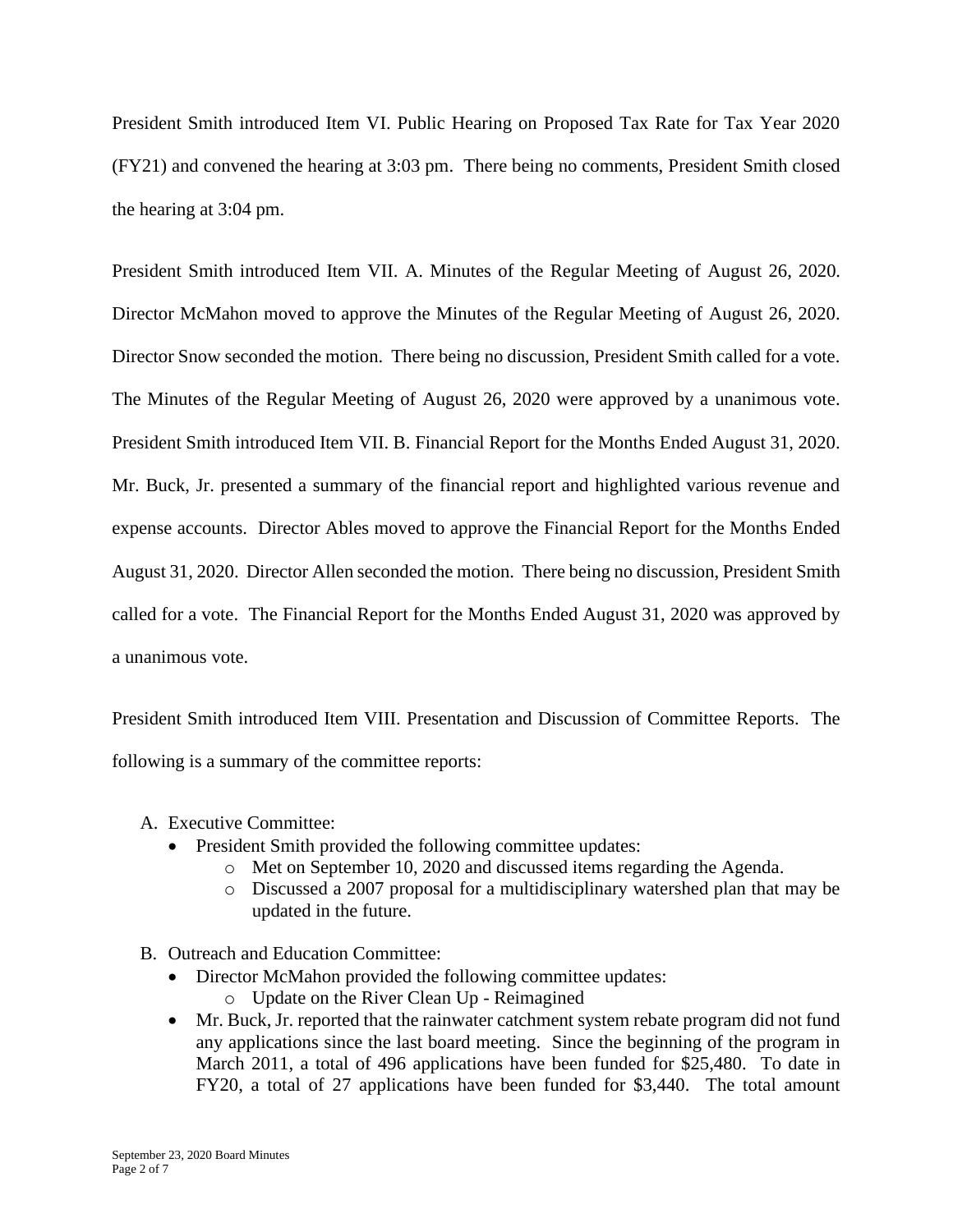allocated for this program for FY20 has been spent and we are currently holding five applications for a total of \$365 until FY21.

- Director McMahon reported that Director Snow attended a recent Guadalupe-Blanco River Trust meeting and that they discussed financials, end of year items, reacquiring accreditation, and reduced fundraising staff.
- C. Water Enhancement Program Committee:
	- Director Rector provided the following committee updates:
		- o Reviewed bids and contractor recommendations for K-9, and deferred discussion and action to Item XVI later in the Agenda
		- o Met with Mark McDaniel, Kerrville City Manager and E.A. Hoppe, Deputy City Manager to discuss Town Creek lake idea.
	- Mr. Buck, Jr. reported that the water enhancement through brush management cost share program did not fund any applications for reimbursement since the last board meeting. Since the beginning of the program in January 2010, a total of 139 applications have been funded for \$443,114 and treated approximately 12,090 acres. To date in FY20, 18 applications have been funded for \$58,314 and treated approximately 916 acres. The total amount allocated for this program for FY20 has been spent and we are currently holding 14 applications for a total of \$37,709 until FY21.

President Smith introduced Item IX. Independent Financial Auditor Selection for FY21 Financial

Audit (FY20). Mr. Buck, Jr. presented details of the selection process to the Board and noted that

the Executive Committee reviewed and recommended Ede and Company as UGRA's independent

financial auditor for FY21. Director Dickson moved to approve Resolution No. 2020-17 Selection

of Ede and Company as UGRA's Independent Financial Auditor for FY21 (FY20 financials).

Director Allen seconded the motion. There being no discussion, President Smith called for a vote.

Resolution No. 2020-17 was approved by a unanimous vote.

President Smith introduced Item X. Adoption of Fiscal Year 2021 Budget. Mr. Buck, Jr. presented the details of the FY21 Budget and changes made since August to the Board. Director Rector moved to approve Resolution No. 2020-18 Adopting the Fiscal Year 2021 Budget. Director Snow seconded the motion. There being no discussion, President Smith called for a vote. Resolution No. 2020-18 was approved by a unanimous vote.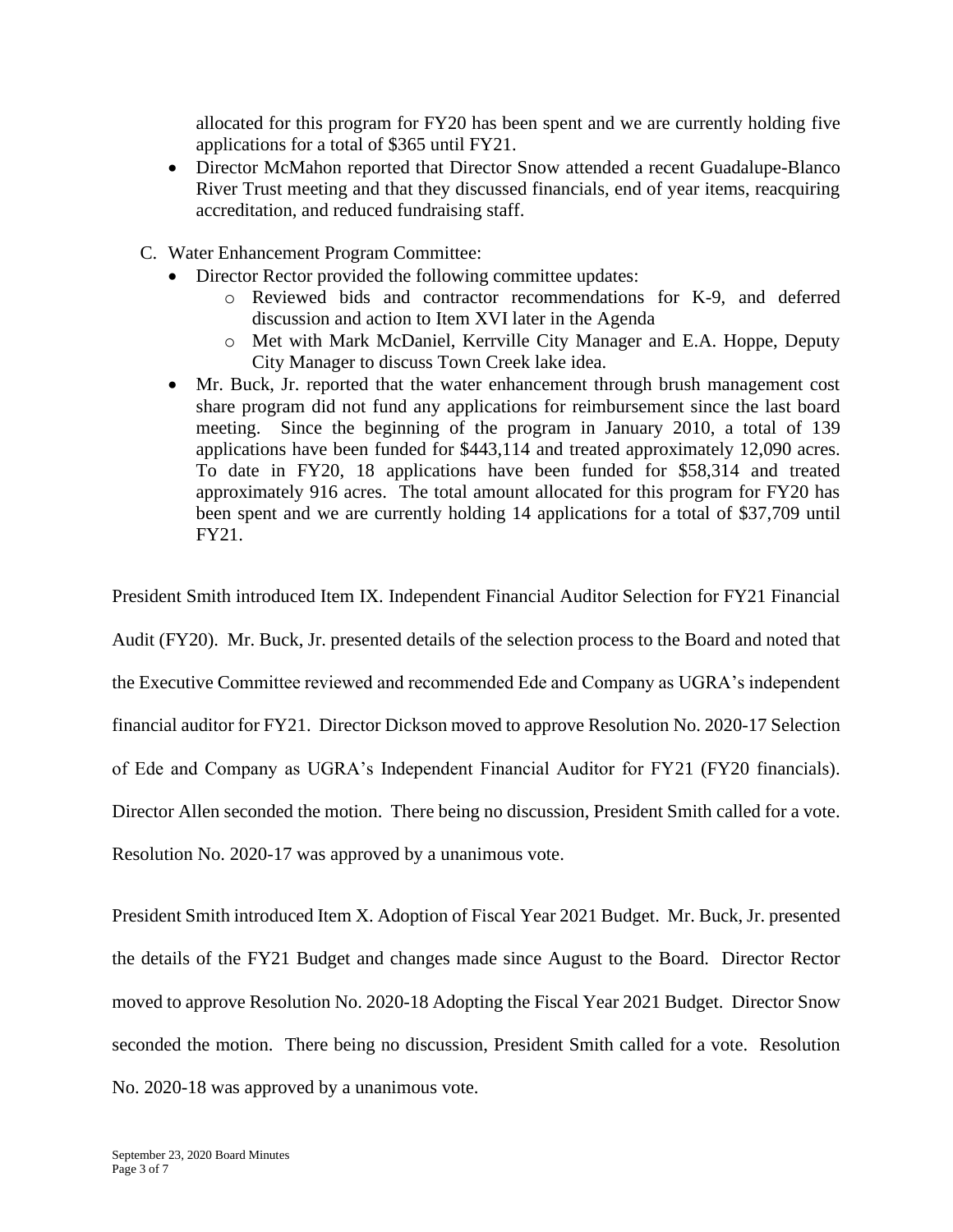President Smith introduced Item XI. Adoption of Maintenance Tax Rate for the 2020 Tax Year (FY21). Mr. Buck, Jr. presented the tax rate to the Board. Director McMahon moved to approve Resolution No. 2020-19 Adopting a Maintenance Tax Rate for Tax Year 2020 (FY21). Director Allen seconded the motion. There being no discussion, President Smith called for a vote. Resolution No. 2020-19 was approved by a unanimous vote.

President Smith introduced Item XII. Contract with Texas Municipal League for UGRA Employee Insurance. Mr. Buck, Jr. presented the details of the contract to the Board and noted that Option 4 was approved at the August 2020 Board meeting, but after receiving feedback from the Board, the contract is being brought before the Board again with a proposal to keep the current plan instead. Resolution No. 2020-20 rescinds Resolution No. 2020-14 and authorizes an employee insurance contract with TML for the current plan renewal rate. Director Snow moved to approve Resolution No. 2020-20 authorizing an employee insurance contract with TML, for the current plan renewal rate, detailed on Attachment A. Director Dickson seconded the motion. There being no discussion, President Smith called for a vote. Resolution No. 2020-20 was approved by a unanimous vote.

President Smith announced Item XIII. Water Enhancement Cost Share Program Extension (Brush Management). Ms. Bushnoe provided a summary of the proposed changes to the program guidelines to the Board including extending the program through FY21. Director Rector moved to approve Resolution No. 2020-21 authorizing the modified Water Enhancement Cost Share Program for FY21. Director Ables seconded the motion. There being no discussion, President Smith called for a vote. Resolution No. 2020-21 was approved by a unanimous vote.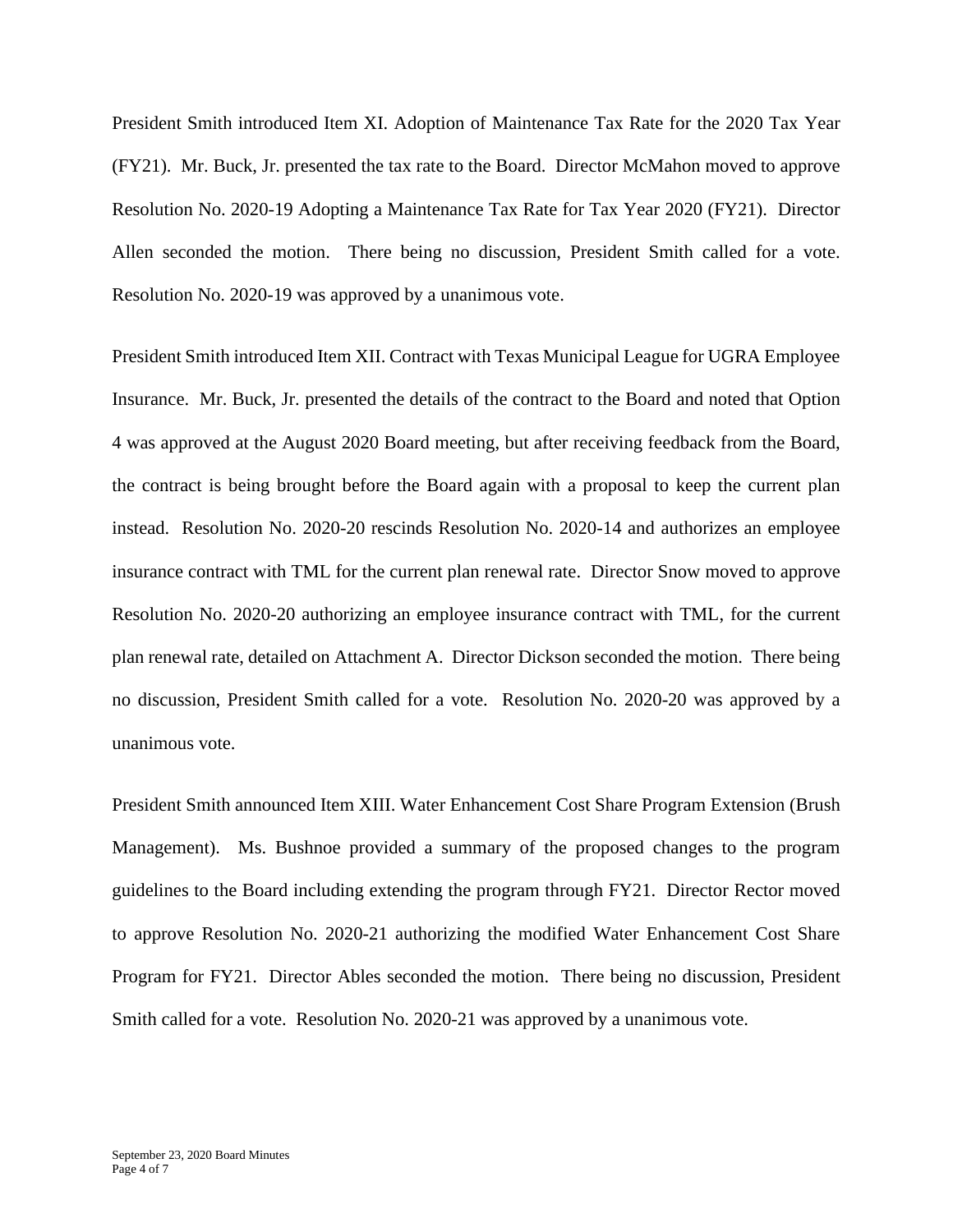President Smith announced Item XIV. Agreement for UGRA 2<sup>nd</sup> Grade Science Day Program with Riverside Nature Center. Mr. Buck, Jr. presented a revised agreement and resolution to the Board that will replace the version included in the Board packets. Ms. Bushnoe gave an overview of the program to the Board. Director Allen moved to approve Resolution No. 2020-22 authorizing an agreement with Riverside Nature Center for the UGRA 2<sup>nd</sup> Grade Science Day program in an amount not to exceed \$4,200. Director McMahon seconded the motion. There being no discussion, President Smith called for a vote. Resolution No. 2020-22 was approved by a unanimous vote.

President Smith announced Item XV. Agreement for Guadalupe River Water Resources Educational Programs with Riverside Nature Center. Ms. Bushnoe presented a revised agreement and resolution to the Board that will replace the version included in the Board packets. Director Bulkley moved to approve Resolution No. 2020-23 authorizing an agreement with Riverside Nature Center for Guadalupe River Water Resources Educational Programs in an amount not to exceed \$5,000. Director Snow seconded the motion. There being no discussion, President Smith called for a vote. Resolution No. 2020-23 was approved by a unanimous vote.

President Smith announced Item XVI. Contractor Selection for Constructing Water and Sediment Control Basin K-9 MacDonald Ranch. Director Rector presented the contractor selection details and the recommendation of Legacy Energy Services as the contractor for K-9 to the Board. Mr. Hewitt provided details about the pre-bid meeting and the bids that were received for the construction of K-9. Mr. Hewitt introduced Mr. Green of Legacy Energy Services to the Board. Director Ables moved to approve Resolution No. 2020-24 accepting John Hewitt's recommendation of Legacy Energy Services and authorizing staff to execute a contract for construction with same at the bid amount of \$278,304.50. Director Rector seconded the motion.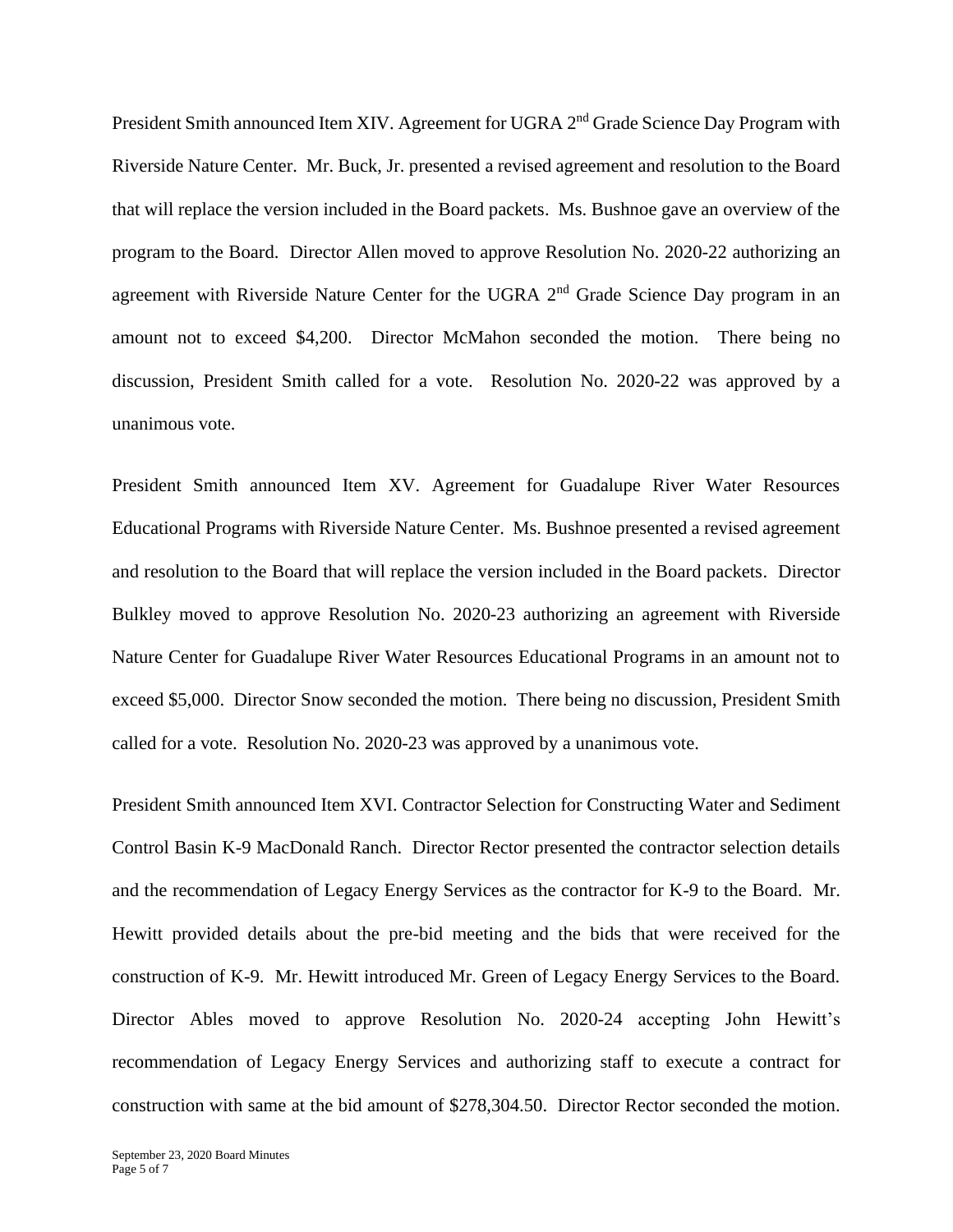There being no discussion, President Smith called for a vote. Resolution No. 2020-24 was approved by a unanimous vote.

President Smith announced Item XVII. Interlocal Agreement (ILA) Between Kerr County and the Upper Guadalupe River Authority (UGRA) for Water Quality Protection through Feral Hog Management. Mr. Buck, Jr. presented the feral hog management agreement and gave an update to the Board on Kerr County's application to receive grant funding to supplement the bounty payments. Director Rector moved to approve Resolution No. 2020-25 authorizing the execution of the attached ILA between Kerr County and UGRA for Water Quality Protection through Feral Hog Management. Director Bulkley seconded the motion. There being no discussion, President Smith called for a vote. Resolution No. 2020-25 was approved by a unanimous vote.

President Smith announced Item XVIII. Election of FY21 Officers. Last month, in lieu of a nominating committee, the Board, by consensus, nominated the current slate of officers to serve from October 1, 2020 through September 30, 2021 as follows: Blake Smith, President; Diane McMahon, Vice-President; Aaron Bulkley, Secretary; and Bill Rector, Treasurer. Director Ables moved to approve the current slate of Board Officers to serve from October 1, 2020 through September 30, 2021. Director Snow seconded the motion. There being no discussion, President Smith called for a vote. The motion to keep the current slate of officers was approved by a unanimous vote.

President Smith introduced Item XIX. General Manager's Report. Mr. Buck, Jr. updated the Board on additional outreach and education activities in which UGRA initiated or participated, staff training, and the Healthy Creeks Initiative.

President Smith introduced Item XX. Written Reports.